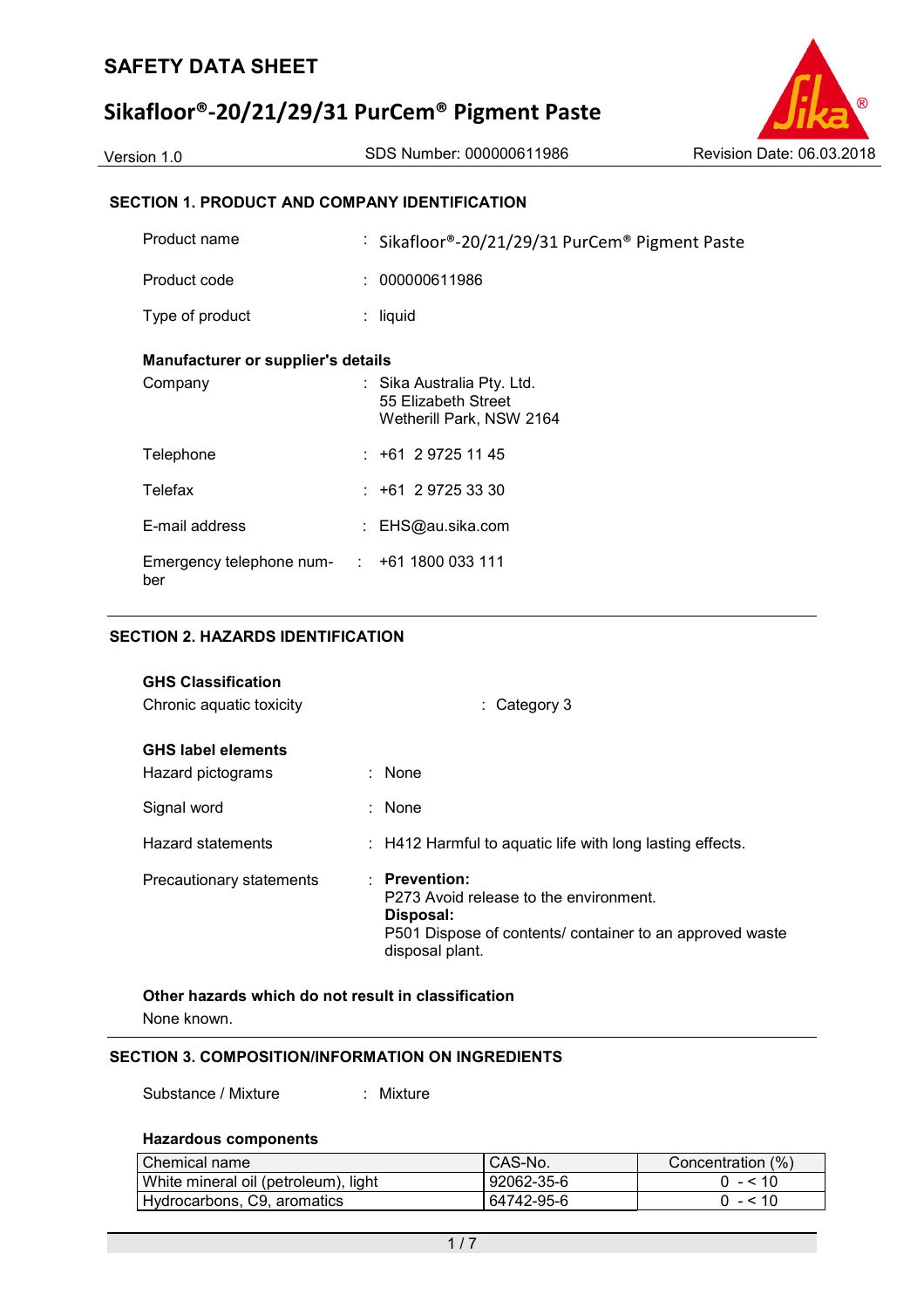# **Sikafloor®-20/21/29/31 PurCem® Pigment Paste**



#### **SECTION 4. FIRST AID MEASURES**

| General advice                                                    | : No hazards which require special first aid measures.                                                                                                                          |
|-------------------------------------------------------------------|---------------------------------------------------------------------------------------------------------------------------------------------------------------------------------|
| If inhaled                                                        | : Move to fresh air.<br>Consult a physician after significant exposure.                                                                                                         |
| In case of skin contact                                           | $\therefore$ Take off contaminated clothing and shoes immediately.<br>Wash off with soap and plenty of water.<br>If symptoms persist, call a physician.                         |
| In case of eye contact                                            | : Flush eyes with water as a precaution.<br>Remove contact lenses.<br>Keep eye wide open while rinsing.                                                                         |
| If swallowed                                                      | $\therefore$ Clean mouth with water and drink afterwards plenty of water.<br>Do not give milk or alcoholic beverages.<br>Never give anything by mouth to an unconscious person. |
| Most important symptoms<br>and effects, both acute and<br>delayed | : No known significant effects or hazards.<br>See Section 11 for more detailed information on health effects<br>and symptoms.                                                   |
| Notes to physician                                                | : Treat symptomatically.                                                                                                                                                        |

#### **SECTION 5. FIREFIGHTING MEASURES**

| Suitable extinguishing media        | : Use extinguishing measures that are appropriate to local cir-<br>cumstances and the surrounding environment. |
|-------------------------------------|----------------------------------------------------------------------------------------------------------------|
| Hazardous combustion prod-<br>ucts  | : No hazardous combustion products are known                                                                   |
| Specific extinguishing meth-<br>ods | : Standard procedure for chemical fires.                                                                       |
| for firefighters                    | Special protective equipment : In the event of fire, wear self-contained breathing apparatus.                  |

#### **SECTION 6. ACCIDENTAL RELEASE MEASURES**

| Environmental precautions                                | : Do not flush into surface water or sanitary sewer system.<br>If the product contaminates rivers and lakes or drains inform<br>respective authorities. |
|----------------------------------------------------------|---------------------------------------------------------------------------------------------------------------------------------------------------------|
| Methods and materials for<br>containment and cleaning up | : Wipe up with absorbent material (e.g. cloth, fleece).<br>Keep in suitable, closed containers for disposal.                                            |

#### **SECTION 7. HANDLING AND STORAGE**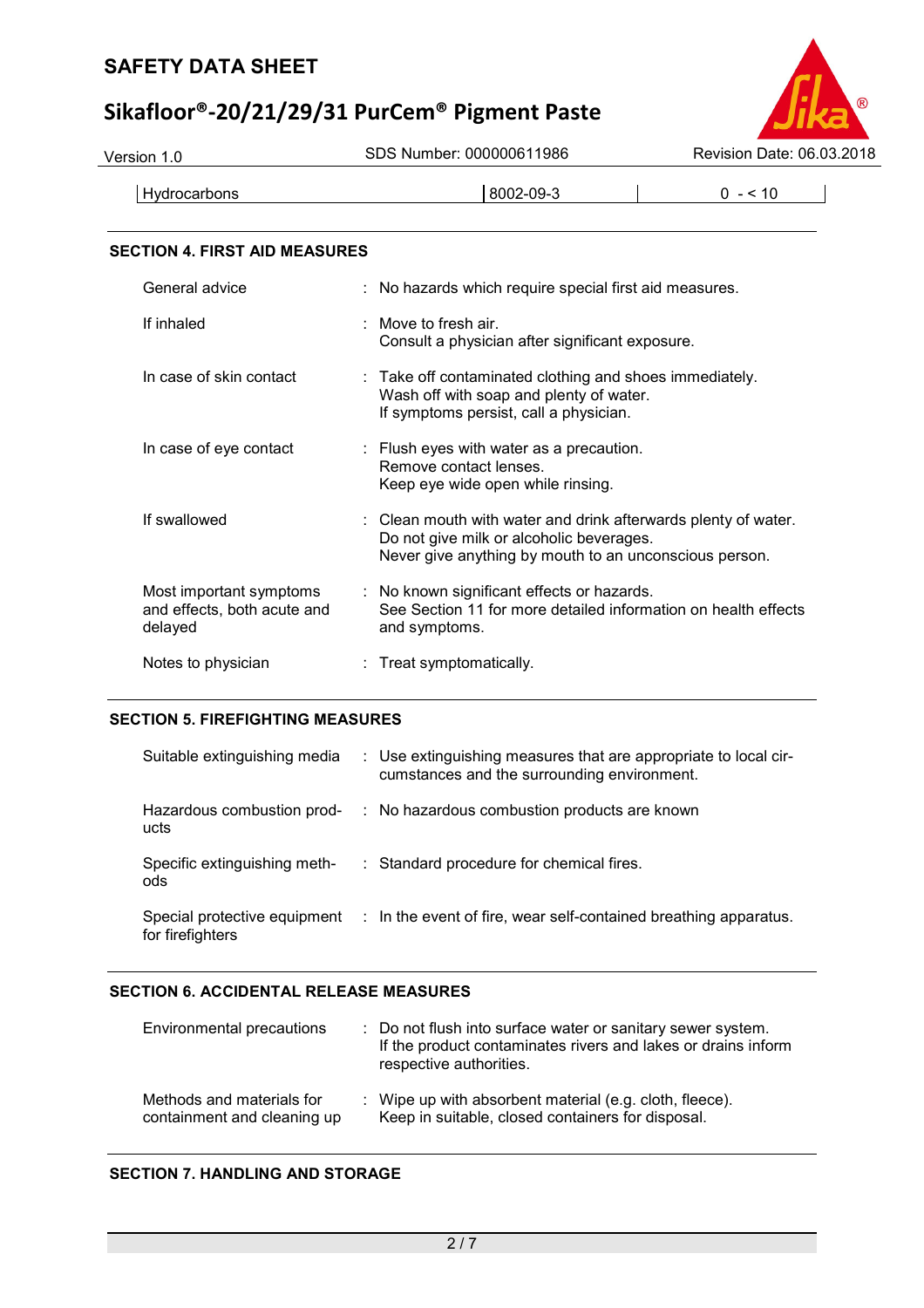# **Sikafloor®-20/21/29/31 PurCem® Pigment Paste**

| Version 1.0                                        | SDS Number: 000000611986                                                                                                                                                                          | Revision Date: 06.03.2018 |
|----------------------------------------------------|---------------------------------------------------------------------------------------------------------------------------------------------------------------------------------------------------|---------------------------|
| Advice on protection against<br>fire and explosion | : Normal measures for preventive fire protection.                                                                                                                                                 |                           |
| Advice on safe handling                            | : Do not get in eyes, on skin, or on clothing.<br>For personal protection see section 8.<br>Follow standard hygiene measures when handling chemical<br>products                                   |                           |
| Hygiene measures                                   | : Handle in accordance with good industrial hygiene and safety<br>practice.<br>When using do not eat or drink.<br>When using do not smoke.<br>Wash hands before breaks and at the end of workday. |                           |
| Conditions for safe storage                        | Keep container tightly closed in a dry and well-ventilated<br>place.<br>Store in accordance with local regulations.                                                                               |                           |

### **SECTION 8. EXPOSURE CONTROLS/PERSONAL PROTECTION**

#### **Components with workplace control parameters**

| Components                  | CAS-No.    | Value type | Control parame-      | <b>Basis</b> |
|-----------------------------|------------|------------|----------------------|--------------|
|                             |            | (Form of   | ters / Permissible   |              |
|                             |            | exposure)  | concentration        |              |
| Hydrocarbons, C9, aromatics | 64742-95-6 | TWA        | $200 \text{ mg/m}$ 3 | <b>ACGIH</b> |
|                             |            |            | (total hydrocarbon   |              |
|                             |            |            | vapor)               |              |

#### **Personal protective equipment**

| Respiratory protection   | : Use respiratory protection unless adequate local exhaust<br>ventilation is provided or exposure assessment demonstrates<br>that exposures are within recommended exposure guidelines.<br>The filter class for the respirator must be suitable for the max-<br>imum expected contaminant concentration<br>(gas/vapour/aerosol/particulates) that may arise when han-<br>dling the product. If this concentration is exceeded, self-<br>contained breathing apparatus must be used. |
|--------------------------|-------------------------------------------------------------------------------------------------------------------------------------------------------------------------------------------------------------------------------------------------------------------------------------------------------------------------------------------------------------------------------------------------------------------------------------------------------------------------------------|
| Hand protection          | : Chemical-resistant, impervious gloves complying with an ap-<br>proved standard should be worn at all times when handling<br>chemical products if a risk assessment indicates this is nec-<br>essary.                                                                                                                                                                                                                                                                              |
| Eye protection           | : Safety eyewear complying with an approved standard should<br>be used when a risk assessment indicates this is necessary.                                                                                                                                                                                                                                                                                                                                                          |
| Skin and body protection | : Choose body protection in relation to its type, to the concen-<br>tration and amount of dangerous substances, and to the spe-<br>cific work-place.                                                                                                                                                                                                                                                                                                                                |

#### **SECTION 9. PHYSICAL AND CHEMICAL PROPERTIES**

: paste

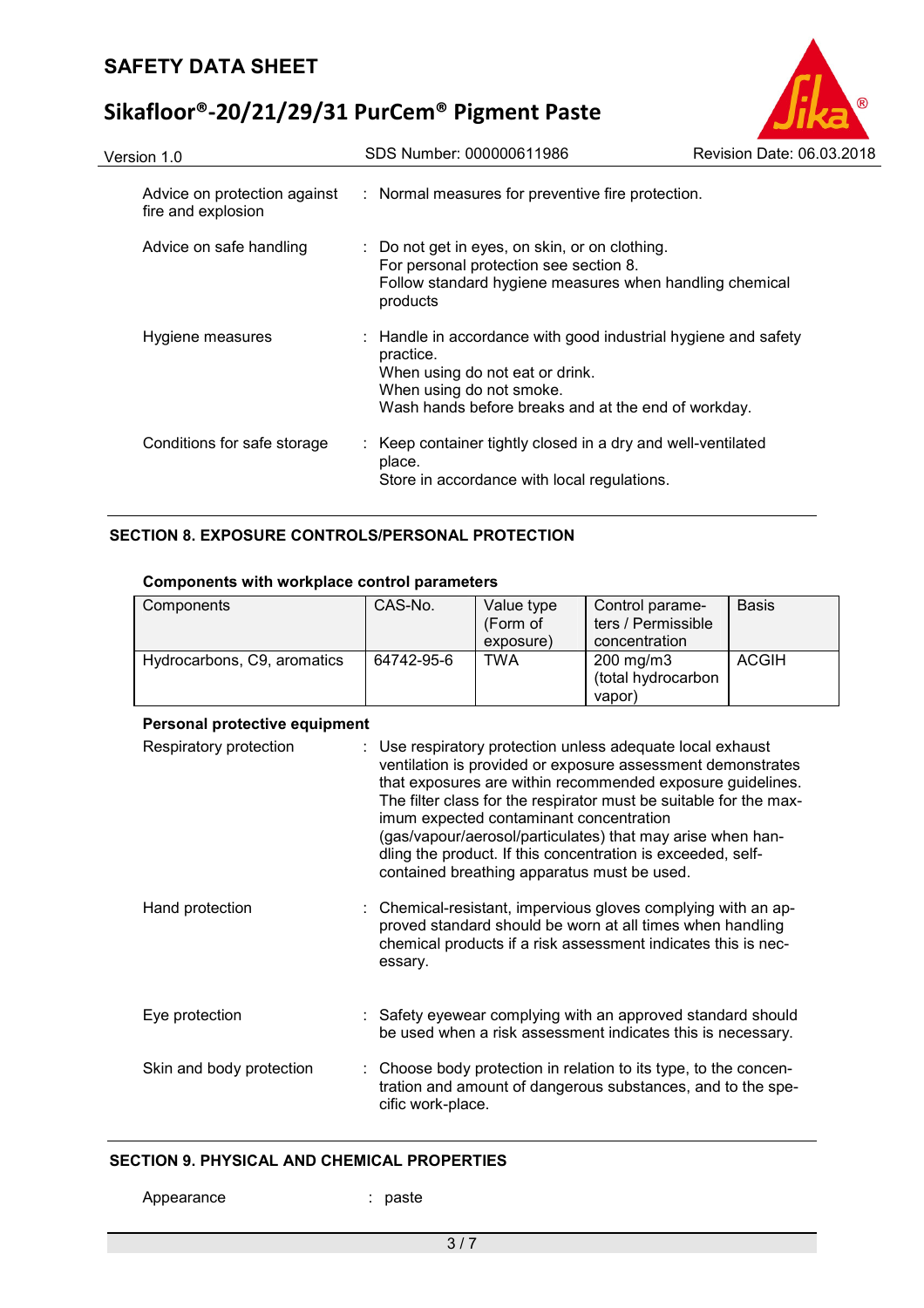# **Sikafloor®-20/21/29/31 PurCem® Pigment Paste**



| Colour                                     |    | various                                           |
|--------------------------------------------|----|---------------------------------------------------|
| Odour                                      |    | characteristic                                    |
| <b>Odour Threshold</b>                     |    | No data available                                 |
| pH                                         |    | No data available                                 |
| Melting point/range / Freezing<br>point    |    | : No data available                               |
| Boiling point/boiling range                | ÷  | No data available                                 |
| Flash point                                | t. | $>$ 93.3 °C ( $>$ 199.9 °F)<br>Method: closed cup |
| Evaporation rate                           |    | : No data available                               |
| Flammability                               |    | No data available                                 |
|                                            |    |                                                   |
| Upper explosion limit                      | ÷. | No data available                                 |
| Lower explosion limit                      |    | No data available                                 |
| Vapour pressure                            |    | No data available                                 |
| Relative vapour density                    |    | No data available                                 |
| Density                                    | t. | 1.45 g/cm3 (20 $^{\circ}$ C (68 $^{\circ}$ F) ()) |
| Solubility(ies)<br>Water solubility        | ÷. | No data available                                 |
| Solubility in other solvents               |    | : No data available                               |
| Partition coefficient: n-<br>octanol/water |    | : No data available                               |
| Auto-ignition temperature                  |    | : No data available                               |
| Decomposition temperature                  | t. | No data available                                 |
| Viscosity<br>Viscosity, dynamic            |    | No data available                                 |
| Viscosity, kinematic                       |    | $> 7$ mm2/s (40 °C)                               |
| <b>Explosive properties</b>                |    | No data available                                 |
| Molecular weight                           |    | No data available                                 |

#### **SECTION 10. STABILITY AND REACTIVITY**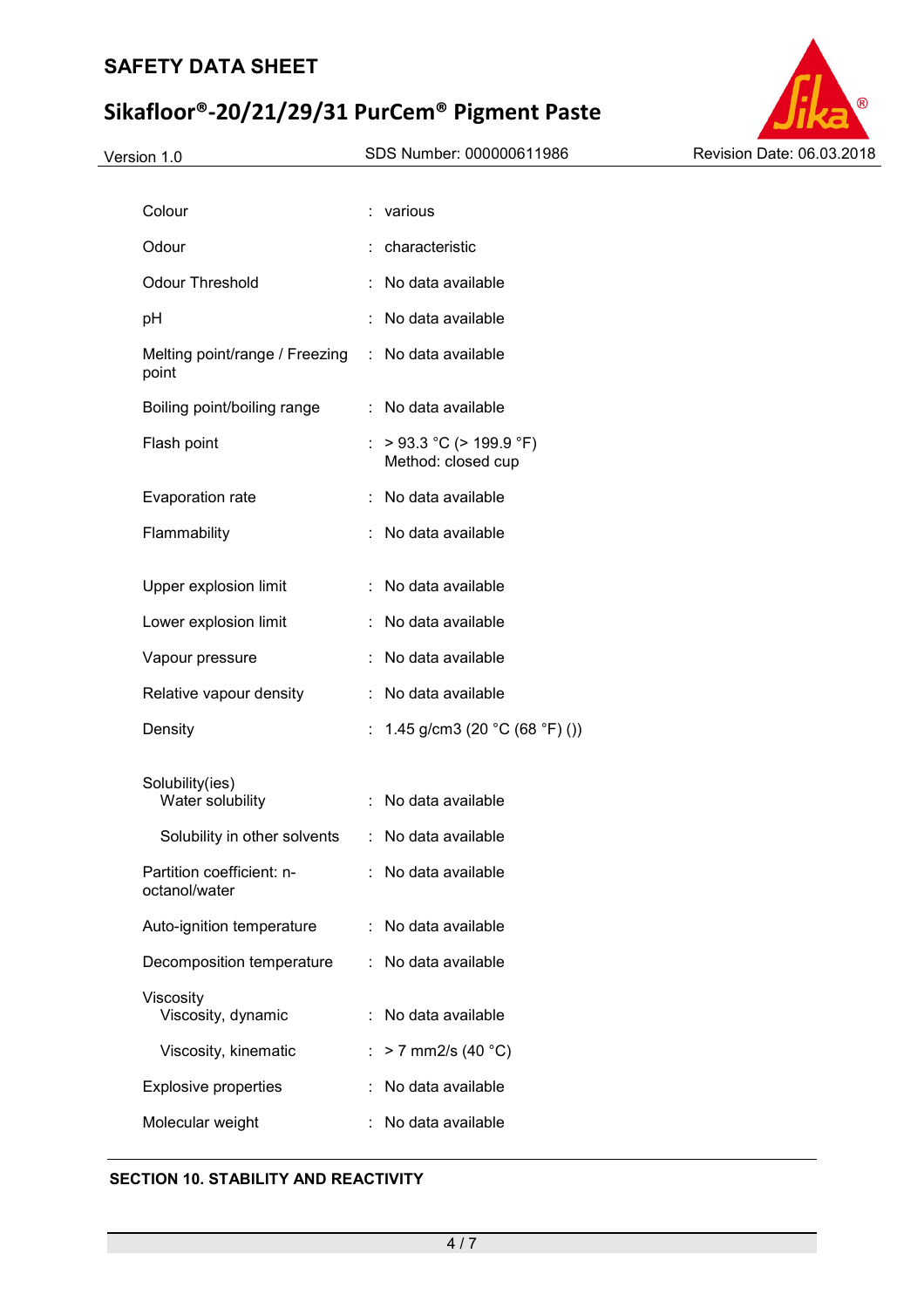# **Sikafloor®-20/21/29/31 PurCem® Pigment Paste**

| Version 1.0                                         | SDS Number: 000000611986                                      | Revision Date: 06.03.2018 |
|-----------------------------------------------------|---------------------------------------------------------------|---------------------------|
| Reactivity                                          | : No dangerous reaction known under conditions of normal use. |                           |
| Chemical stability                                  | : The product is chemically stable.                           |                           |
| Possibility of hazardous reac-<br>tions             | : Stable under recommended storage conditions.                |                           |
| Conditions to avoid                                 | $\therefore$ No data available                                |                           |
| Incompatible materials                              | : No data available                                           |                           |
| No decomposition if stored and applied as directed. |                                                               |                           |

#### **SECTION 11. TOXICOLOGICAL INFORMATION**

#### **Acute toxicity**

Not classified based on available information.

#### **Components:**

| Hydrocarbons, C9, aromatics: |  |                                    |  |  |  |
|------------------------------|--|------------------------------------|--|--|--|
| Acute oral toxicity          |  | : LD50 Oral (Rat): $> 2,000$ mg/kg |  |  |  |

| Acute dermal toxicity | : LD50 Dermal (Rabbit): > 2,000 mg/kg |  |  |
|-----------------------|---------------------------------------|--|--|
|                       |                                       |  |  |

#### **Skin corrosion/irritation**

Not classified based on available information.

#### **Serious eye damage/eye irritation**

Not classified based on available information.

#### **Respiratory or skin sensitisation**

Skin sensitisation: Not classified based on available information. Respiratory sensitisation: Not classified based on available information.

#### **Chronic toxicity**

#### **Germ cell mutagenicity**

Not classified based on available information.

#### **Carcinogenicity**

Not classified based on available information.

#### **Reproductive toxicity**

Not classified based on available information.

#### **STOT - single exposure**

Not classified based on available information.

#### **STOT - repeated exposure**

Not classified based on available information.

#### **Aspiration toxicity**

Not classified based on available information.

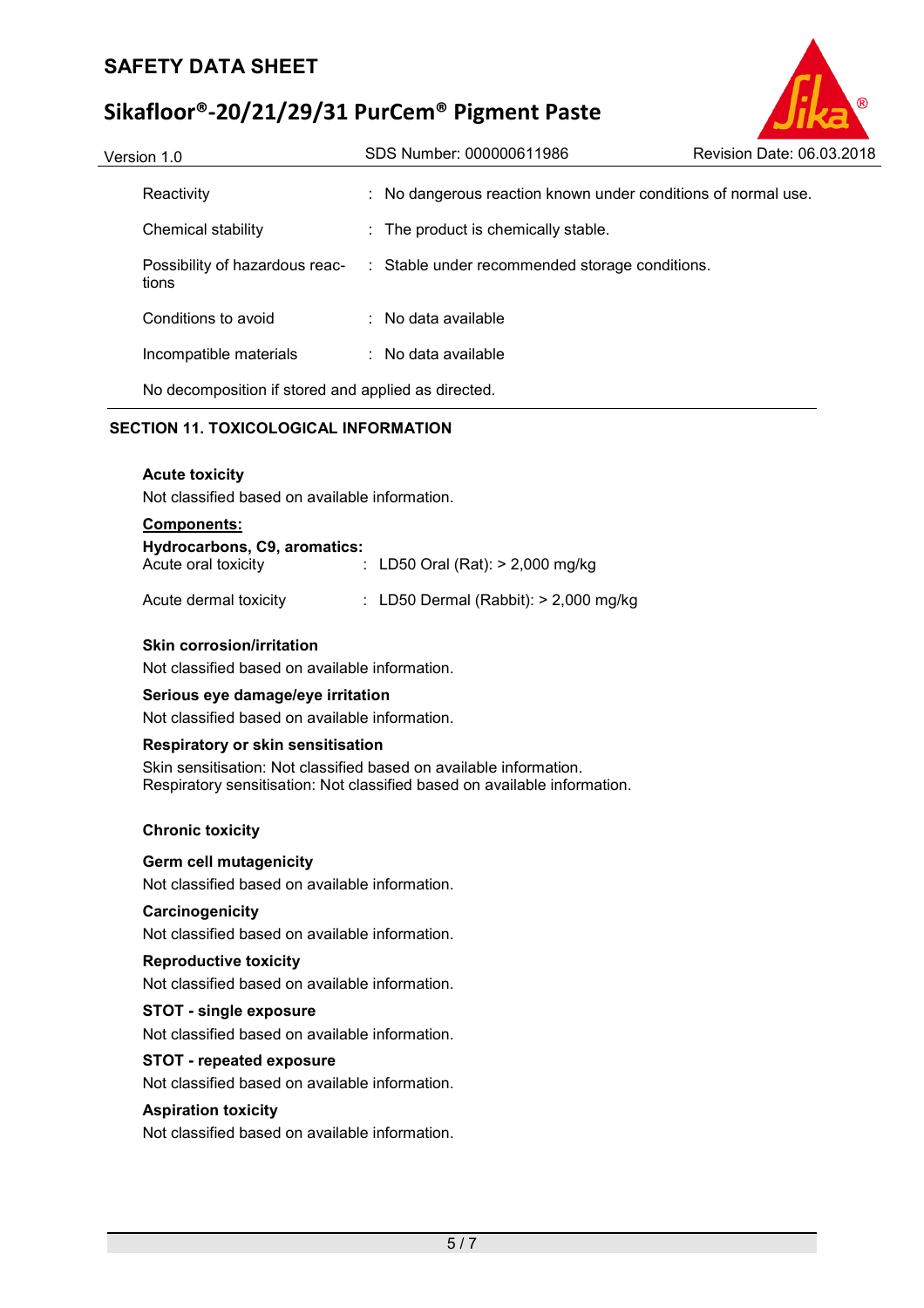# **Sikafloor®-20/21/29/31 PurCem® Pigment Paste**



#### **SECTION 12. ECOLOGICAL INFORMATION**

| <b>Ecotoxicity</b>                                                           |                                                                                           |
|------------------------------------------------------------------------------|-------------------------------------------------------------------------------------------|
| <b>Components:</b><br>Hydrocarbons, C9, aromatics:<br>Toxicity to algae<br>÷ | (Pseudokirchneriella subcapitata (green algae)): 2.6 - 2.9<br>mg/l<br>Exposure time: 72 h |
| <b>Persistence and degradability</b><br>No data available                    |                                                                                           |
| <b>Bioaccumulative potential</b><br>No data available                        |                                                                                           |
| <b>Mobility in soil</b><br>No data available                                 |                                                                                           |
| Other adverse effects                                                        |                                                                                           |
| <b>Product:</b><br>Additional ecological infor-<br>mation                    | : Harmful to aquatic life with long lasting effects.                                      |

#### **SECTION 13. DISPOSAL CONSIDERATIONS**

| Waste from residues    | : The product should not be allowed to enter drains, water<br>courses or the soil.<br>Do not contaminate ponds, waterways or ditches with chemi-<br>cal or used container.<br>Send to a licensed waste management company. |
|------------------------|----------------------------------------------------------------------------------------------------------------------------------------------------------------------------------------------------------------------------|
| Contaminated packaging | : Empty remaining contents.<br>Dispose of as unused product.<br>Do not re-use empty containers.                                                                                                                            |

#### **SECTION 14. TRANSPORT INFORMATION**

| <b>International Regulations</b>                                         |
|--------------------------------------------------------------------------|
| <b>IATA-DGR</b>                                                          |
| Not dangerous goods<br><b>IMDG-Code</b>                                  |
| Not dangerous goods                                                      |
| Transport in bulk according to Annex II of MARPOL 73/78 and the IBC Code |
| Not applicable for product as supplied.                                  |
| <b>National Regulations</b>                                              |

# **ADG**

Not dangerous goods